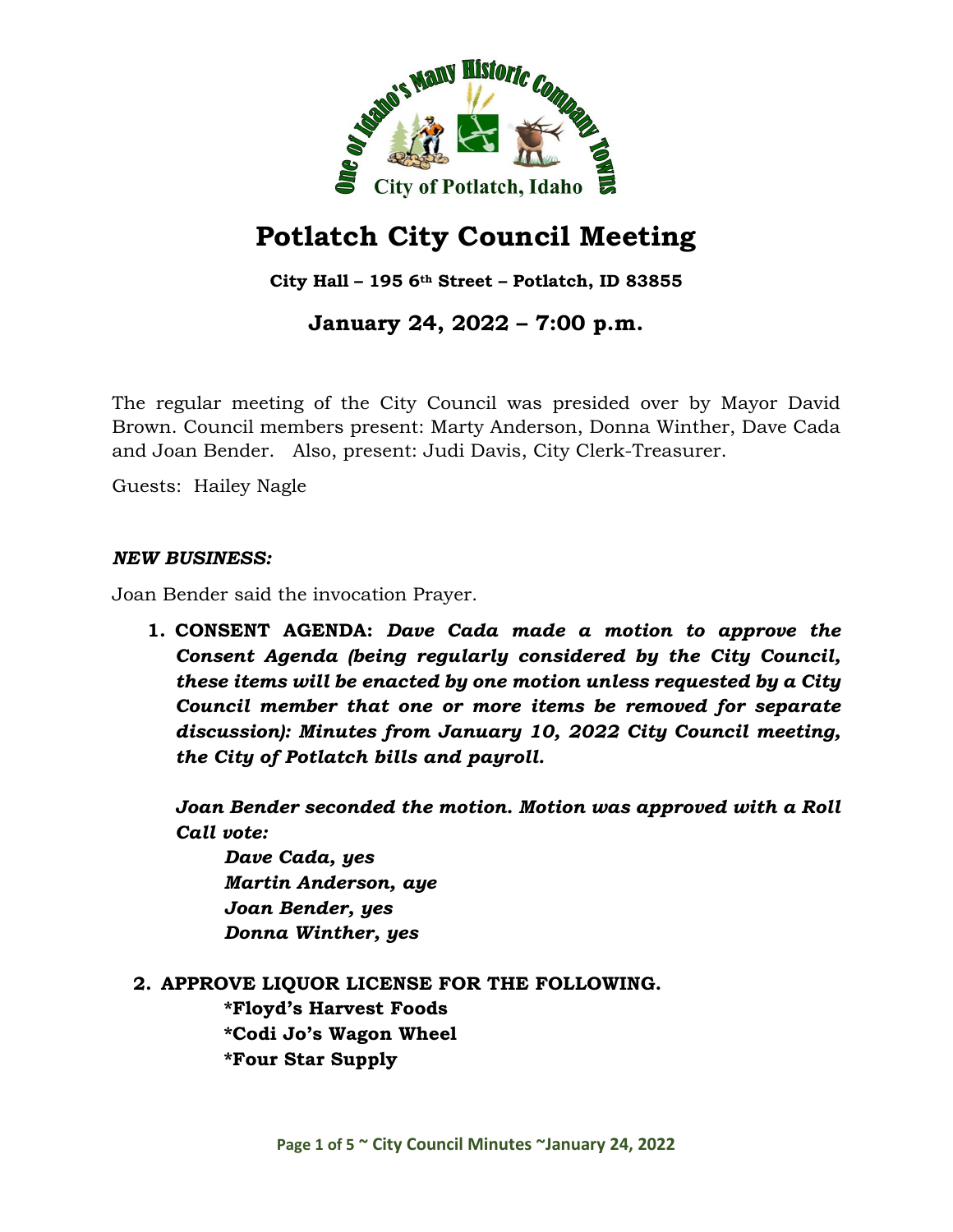

*Marty Anderson made a motion to approve the Liquor Licenses. The motion was seconded by Joan Bender, the motion was approved with "all ayes".*

**ROLL CALL VOTE:**

*Dave Cada, yes Martin Anderson, yes Joan Bender, yes Donna Winther, yes*

## *3.* **OLD LIONS CLUB BUILDING RENTAL.**

Mayor Brown said that Hailey Nagle was interested in renting the building so she could have her hair and eyelash salon. He said there was some interest in renting or would the Council be interested in selling the building. Council said at this time they wouldn't be interested in selling but would like it to be rented to Hailey. Hailey asked a few months ago if she could rent the 2nd floor of the building when it was Gypsy Mountain. Mayor Brown asked what price the Council would like to rent it for and Council agreed to rent it for \$300.00 a month.

*Marty Anderson made a motion to approve Hailey Nagle renting the Old Lions Club Building for \$300.00 a month. The motion was seconded by Donna Winther, the motion was approved with "all ayes".*

**ROLL CALL VOTE:**

*Dave Cada, yes Martin Anderson, yes Joan Bender, yes Donna Winther, yes*

**4. CHANGE ORDINANCE FOR VENDOR APPLICATIONS AND JAKE BRAKES.**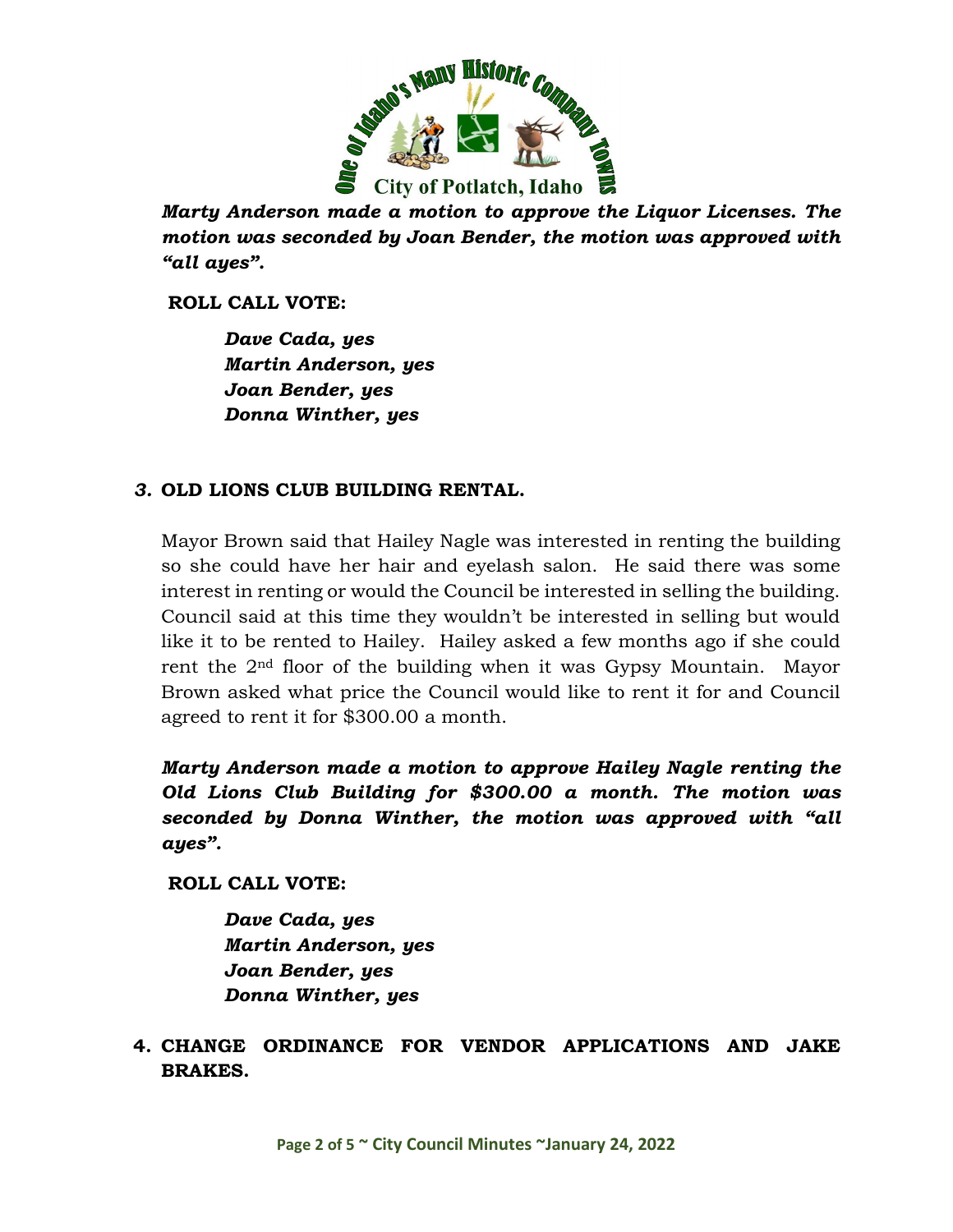

Mayor Brown asked if Council would approve to have the City Attorney write up and change the Ordinance for Vendor Applications and Jake Brakes.

*Joan Bender made a motion to approve having the City Attorney write up and change the Ordinance for Vendor Applications and Jake Brakes. Dave Cada seconded the motion, the motion was approved with "all ayes".*

#### **5. PURCHASE ELECTRONIC WATER METERS.**

Mayor Brown asked if Council would approve purchasing the electronic water meters for the rest of the town. He said there is more grant money out there that would be for water and sewer infrastructure. The City Maintenance workers will be replacing the 20 water meters that have been purchase so far in Bennett's Addition. Council discussed several other areas that the meters could be replaced. Mayor Brown said that the previous quote for water meters has increase so not would be the time to purchase more. Council agreed to wait to purchase until we know for sure if there is grant money out there. Mayor Brown said he would check with CEDA to see if they have heard of grant money available.

#### **6. APPROVE TRANSPORTATION PLAN AGREEMENT.**

Mayor Brown said that he had talked with Tom Moore about the Transportation Plan and Tom said with the other water and sewer projects going on that he didn't think he would have the time to do the Transportation Plan. Mayor Brown said that he talked with Angela Taylor at Keller & Associates and she said that they are working with several small Cities and they could do the Transportation Plan. The City received a grant for \$50,000 to complete the Transportation Plan. He said he would like to get Council's approval to sign the agreement with Keller & Associates.

*Dave Cada made a motion to approve hiring Keller & Associates to complete the Transportation Plan. The motion was seconded by Joan Bender, the motion was approved with "all ayes".*

**ROLL CALL VOTE:**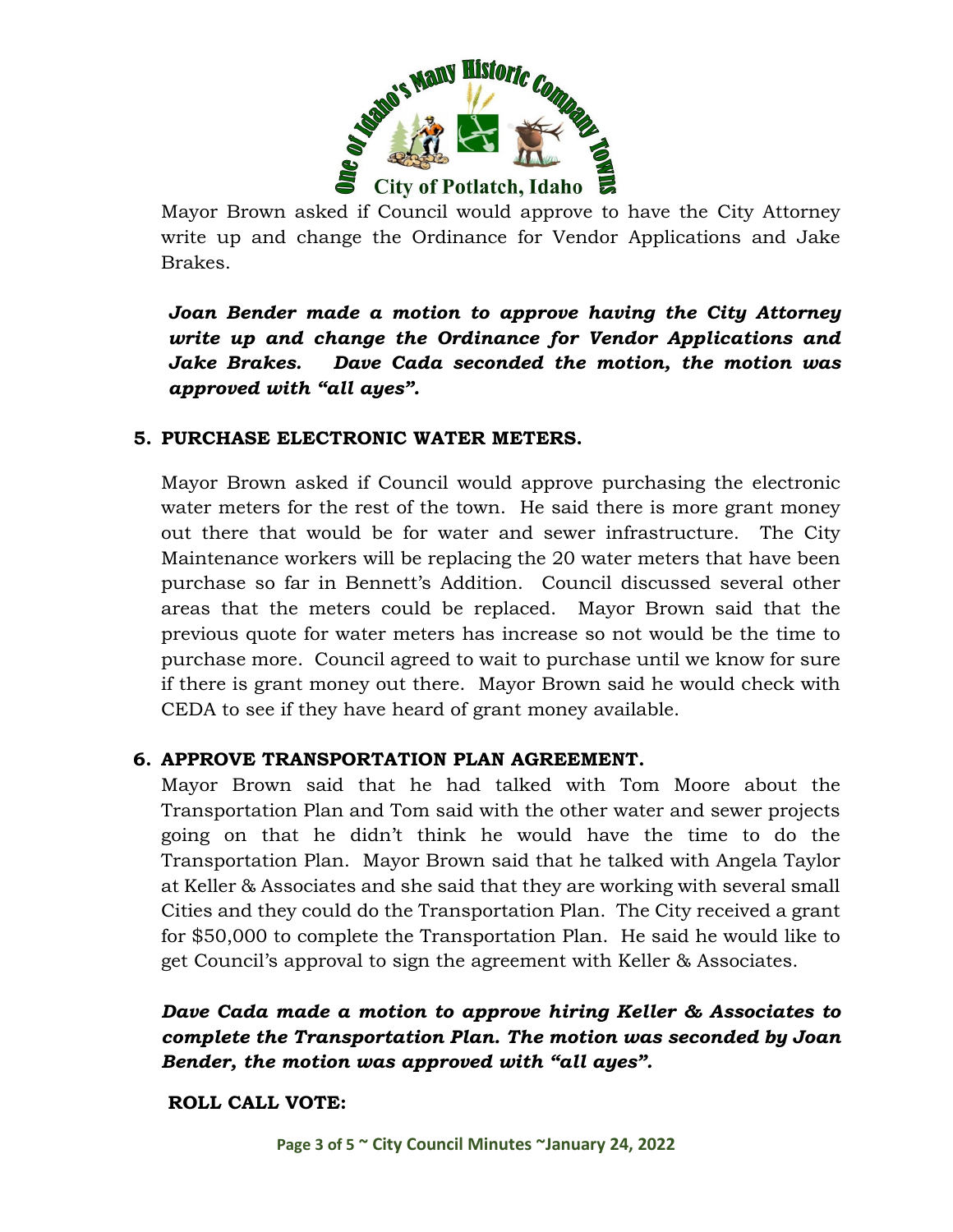

*Dave Cada, yes Martin Anderson, yes Joan Bender, yes Donna Winther, yes*

## **REPORTS:**

- 1. **Mayor – David Brown** Mayor Brown handed out a quote that he received for the bathroom at the Scenic 6 Park from CTX. This would be for a premade building that would include plumbing and electrical. Council talked about different options that would work at the park for a bathroom but agreed that the price was too high. Mayor Brown said that the Kubota is ordered and the final price was \$25,748.05. It will be about 6 months before we receive it. It has a cab and a blade included in the price. He also talked with John Deere about a cab for the gator but the price was \$8,800.00. Mayor Brown talked about the CEDA survey for Latah County that needs to be turned in 1/31/22. Council briefly talked about the different project and decided to meet later in the week to go over the list. Judi will contact everyone to get a meeting set up.
- 2. **Parks – Joan Bender –** Joan said that Karin will be moving in soon to be the camp host hopefully in February.
- 3.
- 4. **Pool & Cemetery – Donna Winther –** Donna said that she contact another company out of Post Falls to take a look at the flooring at the pool and give her a quote. The company is called Croc's Coating and what they suggested would be layered flooring. Donna explained what the layers were and how it would be installed. She also went over some other products that might work and said if anyone would like to meet on Monday at 10:30 to talk with the Vendor. Mayor Brown said that the sinks and stools also need to be replaced and the urinal taken out.
- 5. **Water & Sewer – Dave Cada –** Dave Cada said that he would talk about the aquifer report at the next meeting.